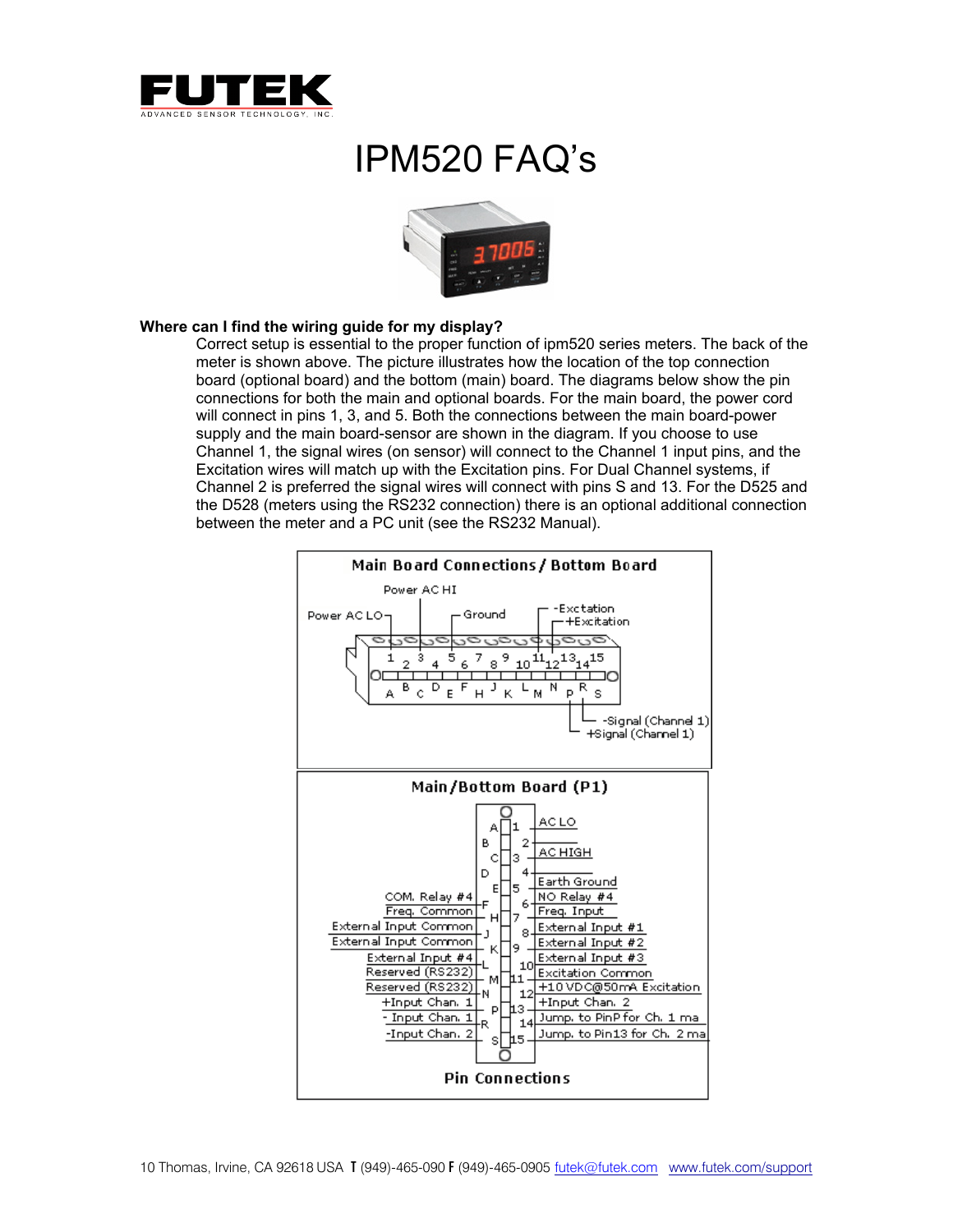



### **What do the buttons on the display do?**

For the IPM520, see "**Front Panel Keys"** and **"Setup Mode Key Function"** starting on page 10 of the Product Manual.

For the IPM525, see "**Front Panel Keys"** and **"Setup Mode Key Function"** starting on page 8 of the IPM525 Manual.

#### **What does each menu item do?**

**CHAn** Under this menu it is possible to choose the desired channel to program for reading input. Here it is also necessary to choose the setup routine and calibration method for individual channels.

**OutPut** Under this menu both alarms and analog output can be set up.

**DiSPLY** Under this menu update rates, filter and snap functions are programmed. **SPEC** This menu allows for the setup of special functions. Here the individual F keys are programmed, remote R1-R4 inputs are setup as well as linearization, peaks, access codes, and default settings.

#### **How do I change the numbers in the menu functions?**

See "**Programming Tips"** on page 15 of the Product Manual and IPM525 Manual.

#### **How do I setup the special features?**

See "**Special Features Programming Brand"** on page 24 of the Product Manual and IPM525 Manual.

#### **How do I setup the remote input?**

Remote inputs allow the user to control specific functions of the meter through the use of input buttons and switches. In the SPEC menu there is the option to set the remote inputs (,b>r in 1 - r in 4). By setting Remote Input #1 as a peak then a button/switch (#1) will control the peak function. The diagram below shows the connections for the Remote Input #1. The switch/button is wired between the +Excitation and the External Input #1 port. It is also necessary to use a jumper to connect the -Excitation and the External Input Common. The connection of additional remote inputs is done the same way. To connect External Input #2 a button/switch would be wired between pin 9 and 12 with the jumper in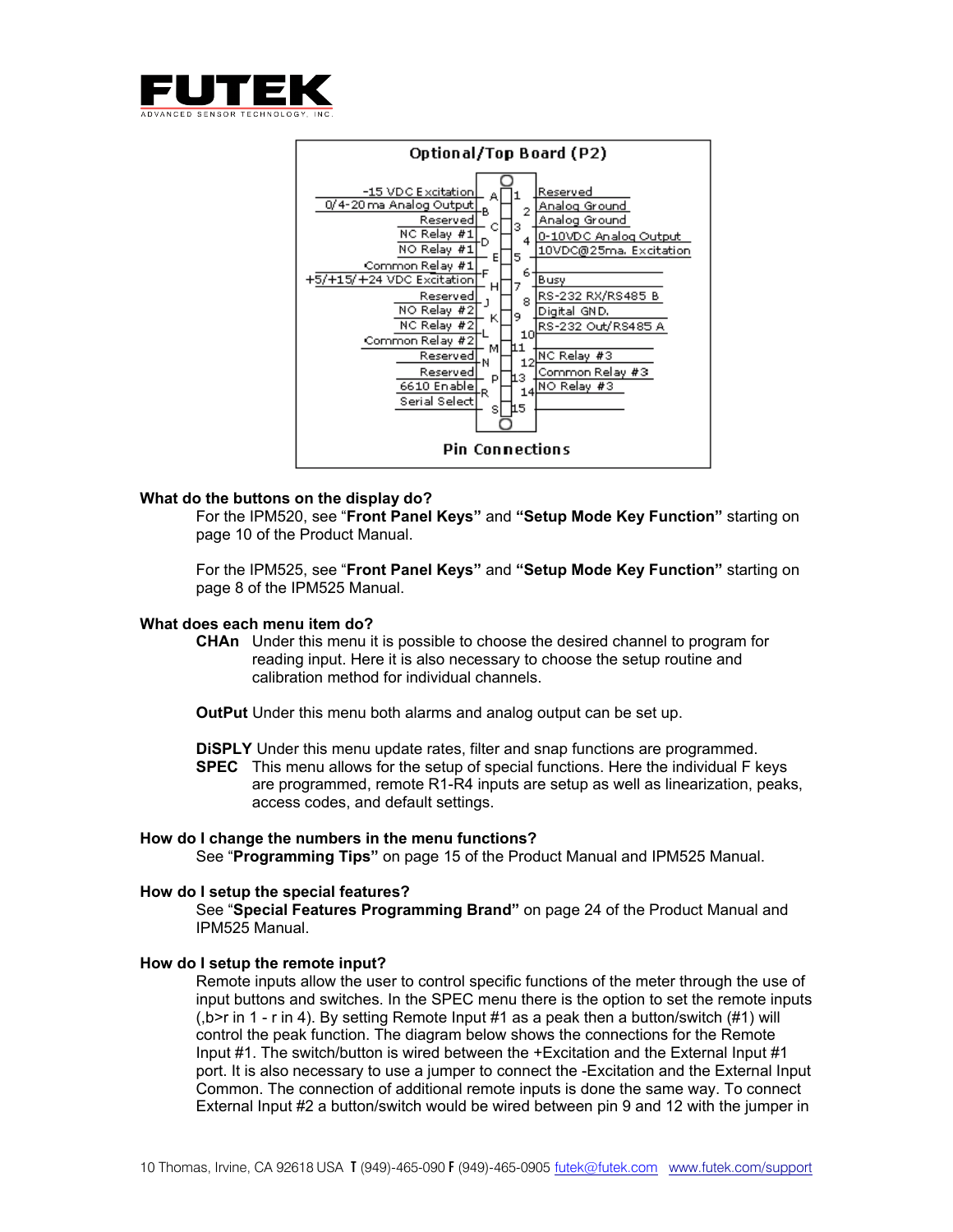

the same place. Once the connections are complete it is necessary to program the remote inputs. The second diagram below shows the placement of the remote input pins 1-4, as well as the positive and negative excitation.



### **Remote Input #1 Connections**

# **General Remote Input Connections**



To set the Remote Input #1 as a Peak (all inputs are programmed in this same fashion) enter the SPEC menu and scroll to "r in 1", press ENTER, then scroll to "PEAK 1" and press ENTER. The pages/instrguide will then jump back to the main menu. Here you can select SPEC again to program the other remote inputs. Remote Inputs can be set to operate any of the given functions (they are all programmed as described above):

| "Alarm"                       | Disables alarm                                                                      |
|-------------------------------|-------------------------------------------------------------------------------------|
| "Preset"                      | Resets both peak and valleys                                                        |
| "tArE"                        | Zeros display for channel being displayed                                           |
| "RESEt"                       | Resets latched relays                                                               |
| SCALE <sub>2</sub>            | Selects second scaling to be applied ot channel being displayed                     |
| "HOLd"                        | Freezes display and suspends measurements                                           |
| "CHAn"                        | Selects the channel programmed under "SPEC" branch Remote Inputs<br>to be displayed |
| "dEC Pt"                      | Selects the decimal programmed under "SPEC" branch Remote Inputs to<br>be displayed |
| "LOCk"                        | Locks out access to the SETUP programs                                              |
| "nEt"<br>"PEAk 1"<br>"PEAk 2" | Displays net value of channel programmed<br>Displays PEAK 1<br>Displays PEAK 2      |

#### **How do I setup the analog output?**

See **"Analog Output"** on page 23 of the Product Manual and IPM525 Manual.

#### **How do I set an alarm?**

See **"Alarms"** on page 21 of the Product Manual and IPM525 Manual.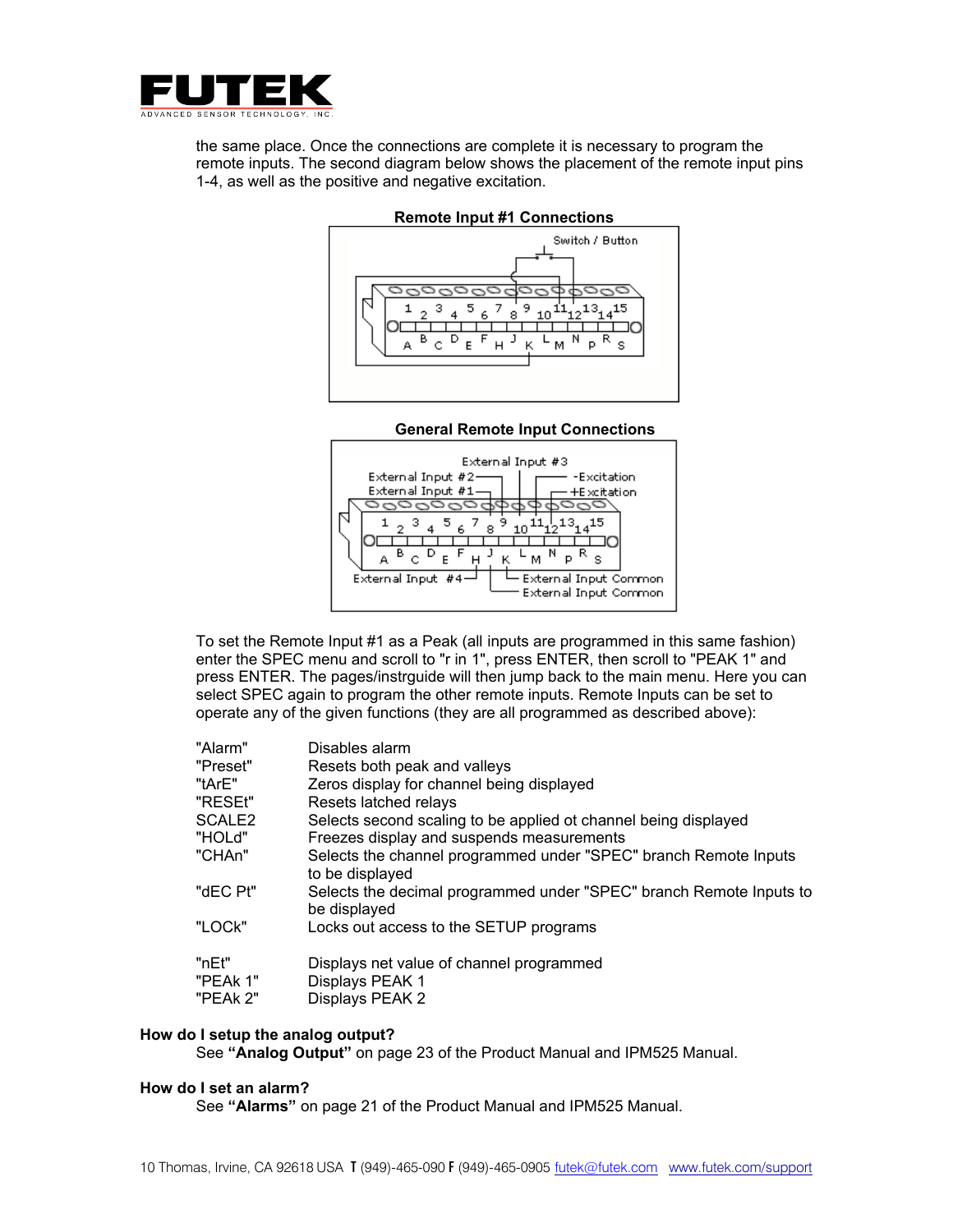

# **What are the different settings for the internal jumpers?**



are above.

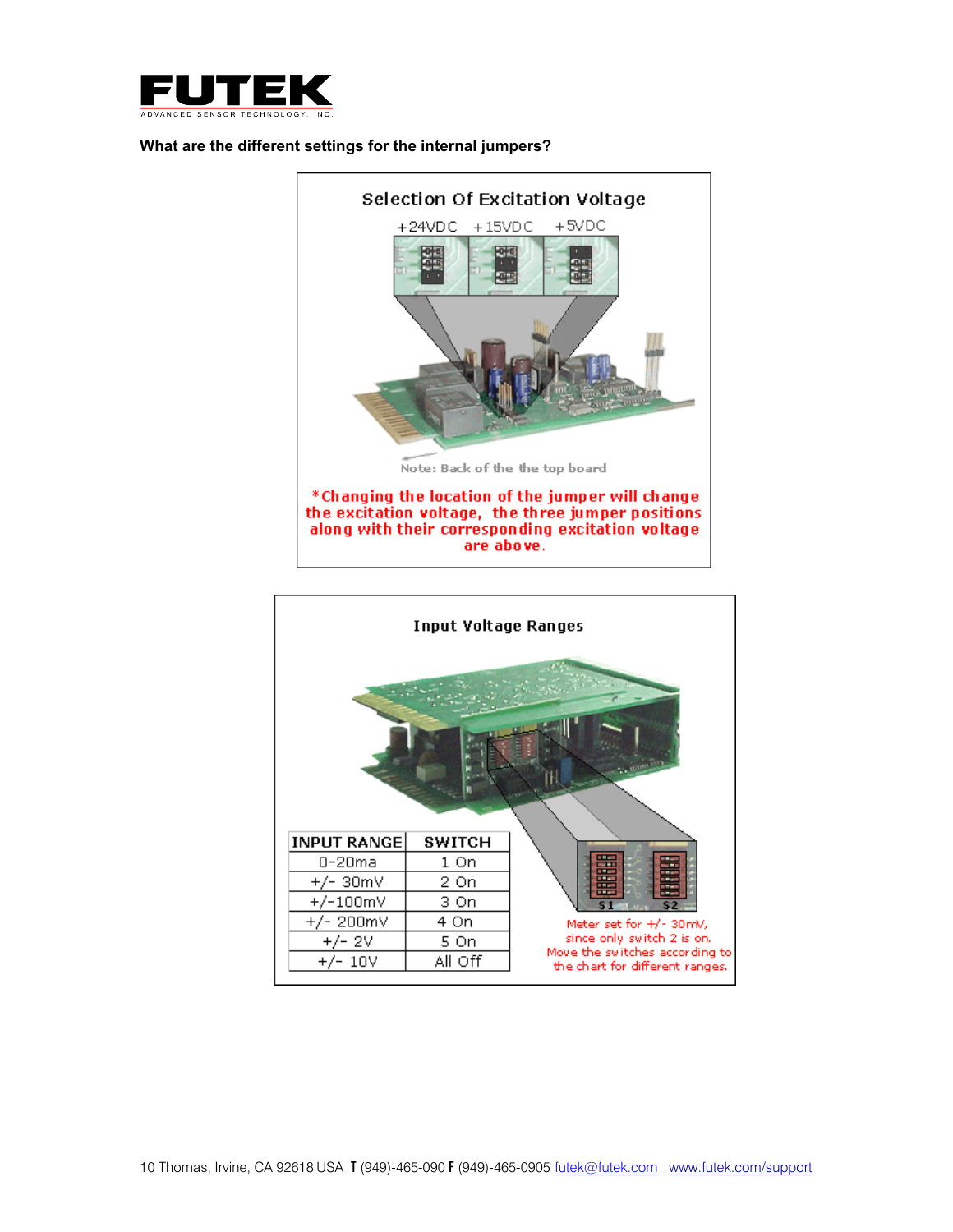

# **How do I set the excitation voltage?**

# **Using the Main (Bottom) Board:**

Pins 11 and 12 on the main board are the excitation pins (shown below). Make sure that your -Excitation wire is connected with pin 11 and that your +Excitation wire is connected with pin 12. The second picture is of the jumper inside of the meter. The picture shows the location of the jumper in order to obtain specific excitation voltages. The excitation does change depending on if you have the RS232 board installed. The RS232 board is also shown in the top picture (located to the right of the jumper) in order for you to recognize which set of jumper selections is appropriate for your meter. Once you have selected your excitation voltage, find it on the picture below and connect your jumper accordingly. Once you have reassembled your meter it is ready for use.